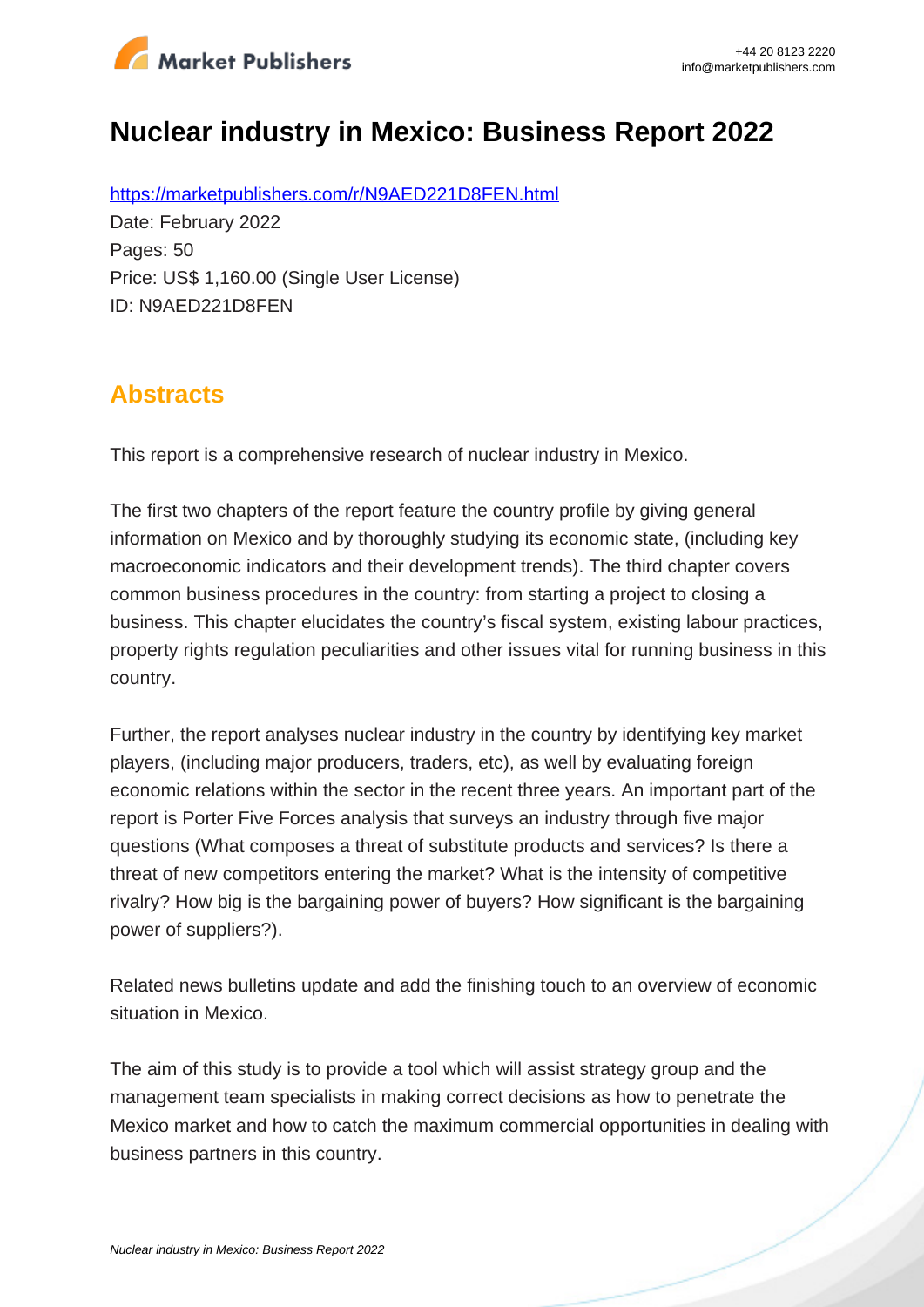

## **Contents**

#### **1. MEXICO: COUNTRY PROFILE**

- 1.1. Geographical position
- 1.2. Historical background
- 1.3. Demography
- 1.4. Administrative divisions
- 1.5. Political situation
- 1.6. Economic situation
- 1.7. Foreign relations

1.8. Social environment and culture. Cultural differences and their impact on business negotiations

#### **2. MEXICO: FINANCIAL AND ECONOMIC PROFILE**

- 2.1. Country's Gross Domestic Product (GDP): historical trends and projection
- 2.2. Industrial production outlook
- 2.3. Mexico foreign trade
- 2.4. Current investment climate
- 2.5. Labor market overview. Current employment state
- 2.6. Ratings by major rating agencies

#### **3. PECULIARITIES OF DOING BUSINESS IN MEXICO**

- 3.1. Procedures for starting a business
- 3.2. Routine for building permits obtaining
- 3.3. Registration of ownership rights
- 3.4. Basic terms of providing business loans by banks
- 3.5. Measures for investments protection
- 3.6. Tax system
- 3.7. Foreign trade transactions
- 3.8. Debt collection
- 3.9. Business liquidation

#### **4. MEXICO NUCLEAR INDUSTRY OVERVIEW**

#### **5. MEXICO NUCLEAR INDUSTRY PORTER FIVE FORCES ANALYSIS**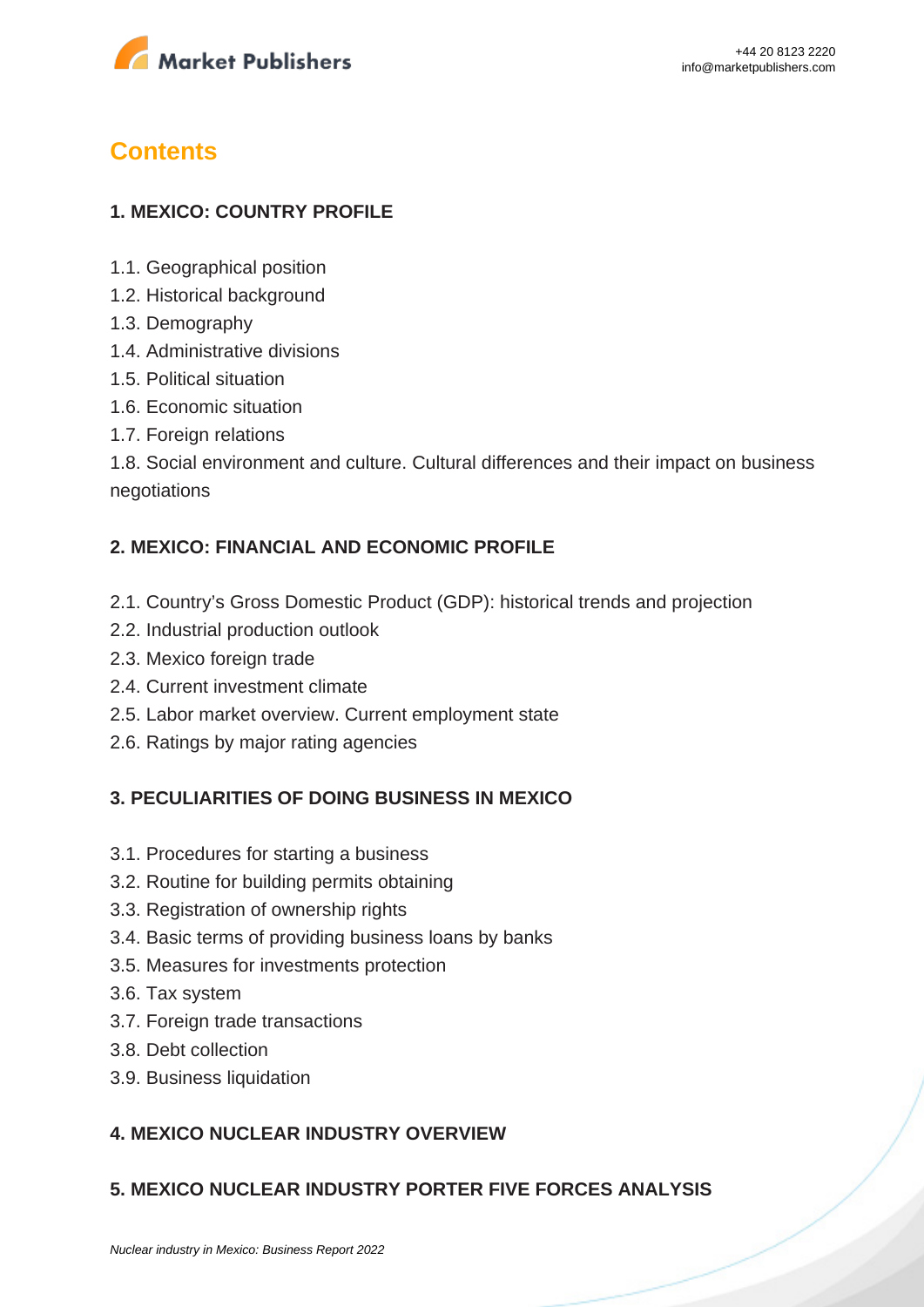

#### **6. MEXICO ECONOMY NEWS AND ANALYSIS DIGEST**

\*Please note that Nuclear industry in Mexico: Business Report 2022 is a half ready publication.

 It only requires updating with the help of new data that are constantly retrieved from Publisher's databases and other sources. This updating process takes 3-5 business days after order is placed. Thus, our clients always obtain a revised and updated version of each report. Please also note that we do not charge for such an updating procedure. Business Analytic Center (BAC) has information for more than 25,000 different products available but it is impossible to have all reports updated immediately. That is why it takes 3-5 days to update a report after an order is received.